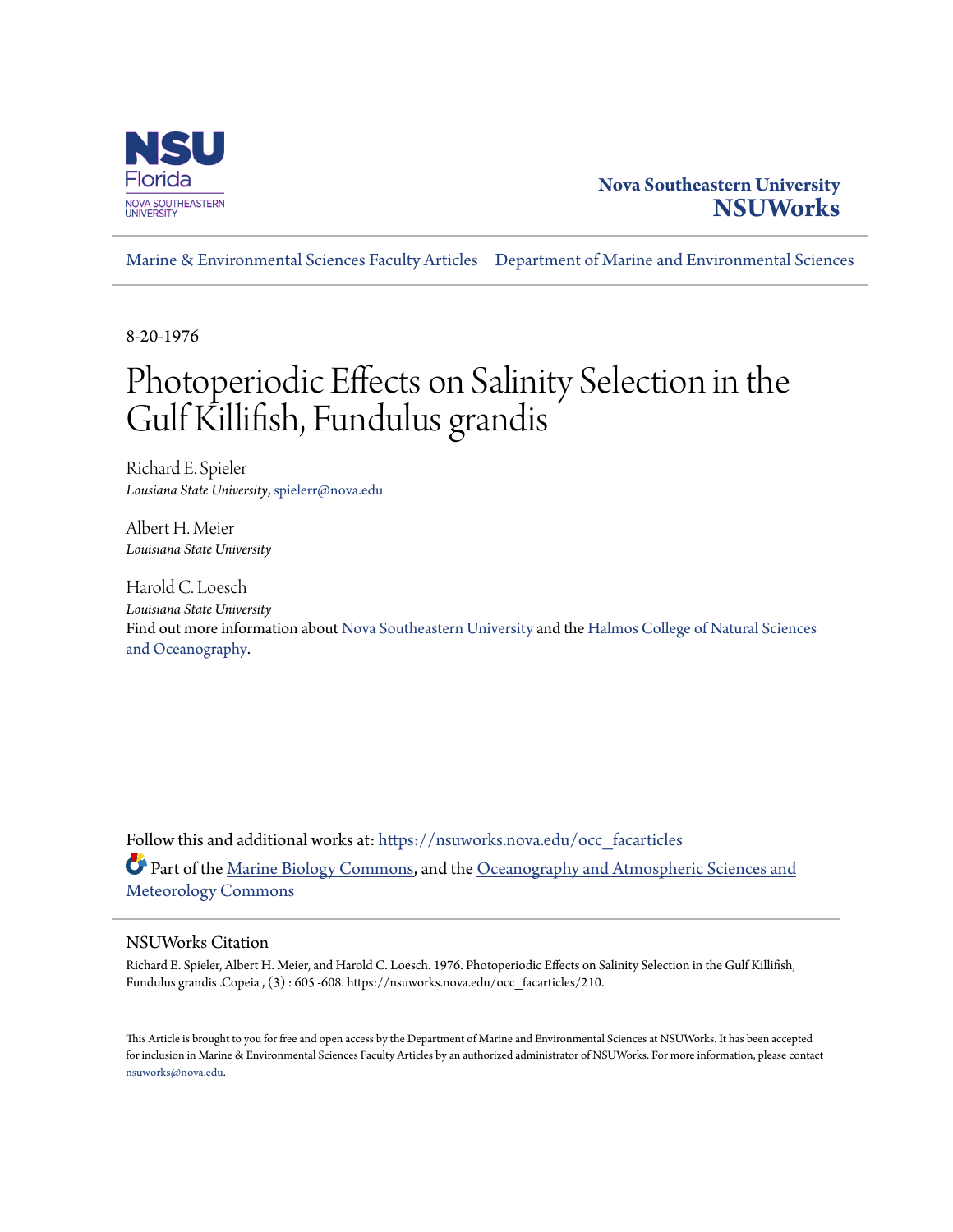

Photoperiodic Effects on Salinity Selection in the Gulf Killifish, Fundulus grandis Author(s): Richard E. Spieler, Albert H. Meier and Harold C. Loesch Source: Copeia, Vol. 1976, No. 3 (Aug. 20, 1976), pp. 605-608 Published by: [American Society of Ichthyologists and Herpetologists \(ASIH\)](http://www.jstor.org/action/showPublisher?publisherCode=asih) Stable URL: [http://www.jstor.org/stable/1443390](http://www.jstor.org/stable/1443390?origin=JSTOR-pdf) Accessed: 05/09/2014 10:23

Your use of the JSTOR archive indicates your acceptance of the Terms & Conditions of Use, available at

<http://www.jstor.org/page/info/about/policies/terms.jsp>

JSTOR is a not-for-profit service that helps scholars, researchers, and students discover, use, and build upon a wide range of content in a trusted digital archive. We use information technology and tools to increase productivity and facilitate new forms of scholarship. For more information about JSTOR, please contact support@jstor.org.



*American Society of Ichthyologists and Herpetologists (ASIH)* is collaborating with JSTOR to digitize, preserve and extend access to *Copeia.*

http://www.jstor.org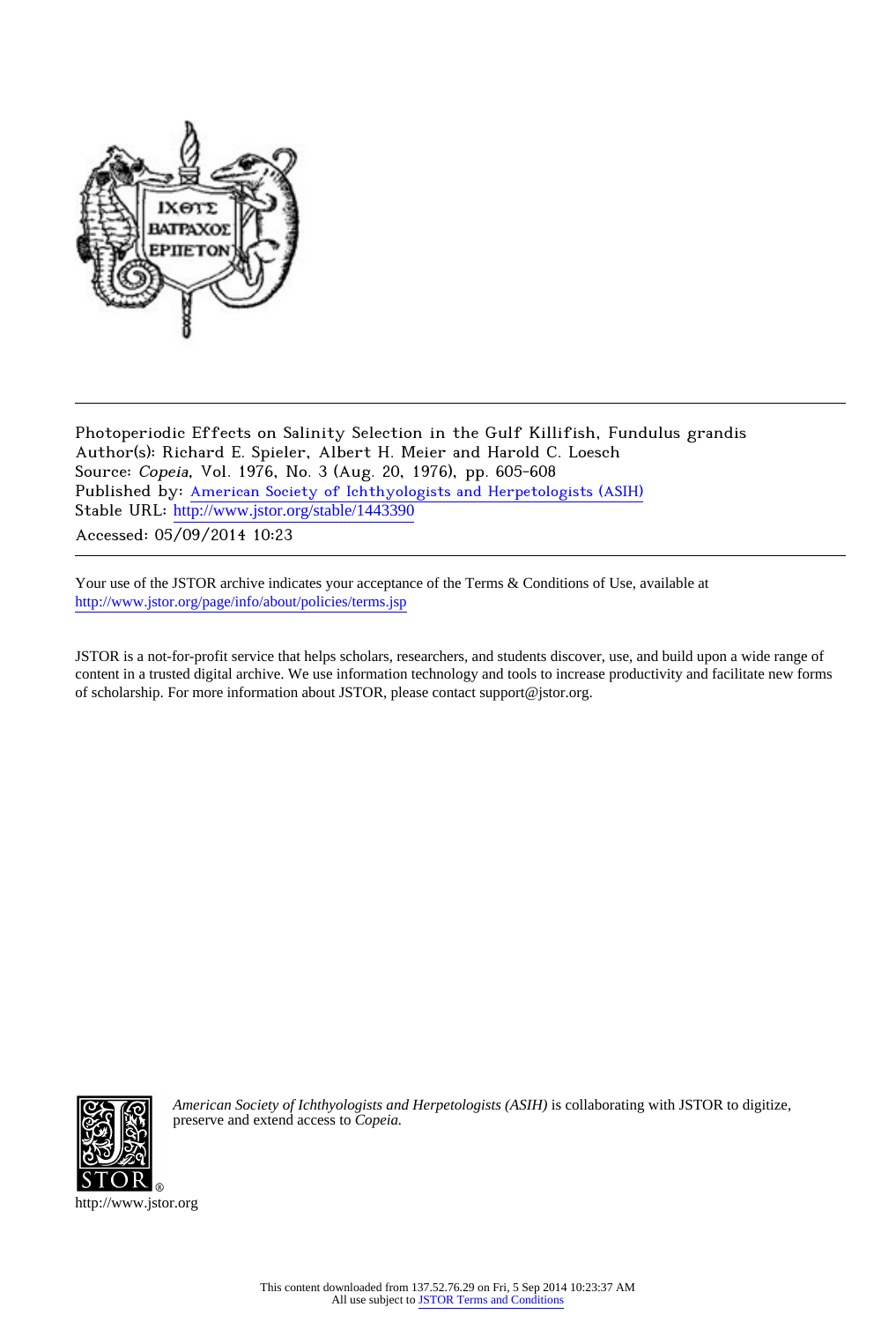**tern. It thus appears that ictalurids are characterized by low bile K+ relative to the plasma.** 

#### **ACKNOWLEDGMENTS**

**I wish to thank the staff of the Genoa National Fish Hatchery, Genoa, Wisconsin, for providing fish from the Mississippi River; the Bureau of Research of the Wisconsin Department of Natural Resources for the opportunity to sample shovelnose sturgeon taken under its D.-J. Study, F-83-R; and Jon G. Stanley, Fish Farming Experimental Station, Stuttgart, Arkansas, for providing samples of gallbladder bile from grass carp.** 

#### **LITERATURE CITED**

- **BARRINGTON, E. J. W. 1957. The alimentary canal and digestion, p. 109–161.** In: The physiology of  $\frac{1}{2}$ **fishes, Vol. 1. M. E. Brown (ed.) Academic Press, New York.**
- **DIAMOND, J. M. 1962. The reabsorptive function of the gall-bladder. J. Physiol. (Lond.) 161:442- 473.**
- **. 1968. Transport mechanisms in the gallbladder, p. 2451-2482. In: Handbook of physiology, Vol. 5-Bile; Digestion; Ruminal Physiology. C. F. Code (ed.) Amer. Physiol. Soc., Washington, D. C.**
- **HIRANO, T., AND H. A. BERN. 1972. The teleost gall bladder as an osmoregulatory organ. Endocrinol. Jap. 19:41-46.**
- **HOLMES, W. N., AND E. M. DONALDSON. 1969. The body compartments and the distribution of electrolytes, p. 1-9. In: Fish physiology. Vol. 1. W. S. Hoar and D. J. Randall (eds.) Academic Press, New York.**
- **HUNN, J. B. 1969. Inorganic composition of gallbladder bile from fasted rainbow trout. Prog. Fish-Cult. 31:221-222.**
- constituents in gallbladder bile from some fresh**water fishes. Copeia 1972:860-861.**
- **. In press. Composition of gallbladder bile**  in three salmonids. J. Minn. Acad. Sci.<br>——, R. A. Sсноеттсе**в а**мр Е. W. Whealdon.
- **1968. Observations on the handling and maintenance of bioassay fish. Prog. Fish-Cult. 30:164- 167.**
- **JOHNSON, D. W. 1973. Endocrine control of hydro- mineral balance in teleosts. Amer. Zool. 13:799- 818.**
- **SMITH, H. W. 1931. The absorption and excretion of water and salts by the elasmobranch fishes. I. Fresh water elasmobranchs. Amer. J. Physiol. 98:279-295.**

**. 1932. Water regulation and its evolution in the fishes. Q. Rev. Biol. 7:1-26.** 

**SULLIVAN, B., AND W. O. BERNDT. 1973. Transport by isolated rabbit gallbladders in bicarbonatebuffered solutions. Amer. J. Physiol. 255:845- 858.** 

**JOSEPH B. HUNN, Fish Control Laboratory, U. S. Fish and Wildlife Service, P. 0. Box 862, La Crosse, WI 54601. Accepted 21 July 1975.** 

**PHOTOPERIODIC EFFECTS ON SALINITY SELECTION IN THE GULF KILLIFISH, FUNDULUS GRANDIS.-Many estuarine fishes make both seasonal and daily movements through waters of differing salinities (Gunter, 1967;**  With the exception of **spawning migrations, these movements generally have been considered to be responses to exogenous cues such as temperature (Gunter, 1967) or salinity changes (Perez, 1969), and tidal flow (Butner and Brattstrom, 1960). The influence of changes in the length of the daily photoperiod on estuarine movements apparently has received little attention. In contrast, spawning migrations into either more or less saline waters have been correlated with changes in the daily photoperiod (Baggerman, 1957). Spawning migrations also have been associated with changes in titers of several endogenous hormones including corticosteroids (Heyl and Carpenter, 1972) and prolactin (Lam, 1972; McKeown and Overbeeke, 1972). These two hormones have been implicated repeatedly in osmoregulation in a variety of fishes (Johnson, 1973).** 

**In addition to seasonal variations, circulating levels of cortisol (Garcia and Meier, 1973) and prolactin (Leatherland and McKeown, 1973; Spieler, 1975) undergo circadian variations. Circadian changes in hormone concentrations are greater than mean seasonal changes in the mullet, Mugil cephalus (Spieler, 1975). Thus, if the blood concentrations of cortisol and/or prolactin directly modulate salinity preferences, it should be possible to demonstrate circadian variations in salinity pref-**Furthermore, changes in the daily **photoperiod that cause changes in the circadian rhythm of plasma prolactin in Fundulus grandis (Spieler, 1975) might also be expected to induce similar changes in the daily pattern of salinity preference.** 

**The present study was carried out with a brackish water killifish, Fundulus grandis. Salinity preferences were ascertained throughout a day in order to determine whether there were circadian changes. Salinity preferences were also examined in fish maintained on daily photoperiods of differing lengths in order to explore a possible photoperiodic role in seasonal preferences.** 

**Gulf killifish (Fundulus grandis) of mixed sexes with regressed gonads and averaging 6 cm in length were purchased in August from bait dealers who collected them from brackish water near Grand Isle, Louisiana. The fish**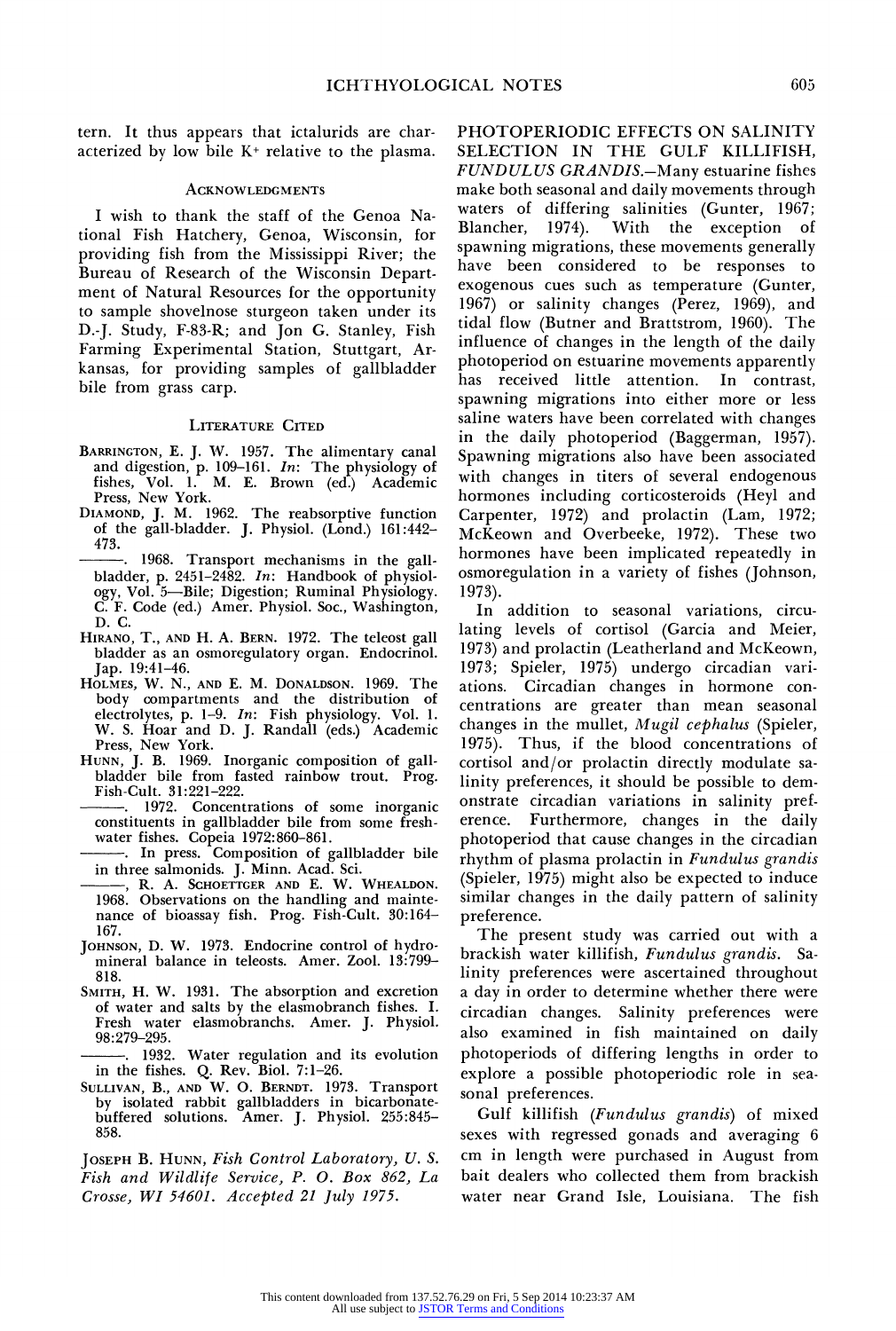

**Fig. 1. Salinity selection of Fundulus grandis acclimated to one of the three different daily photoperiods. Eight fish per photoperiod were observed individually at half hour intervals throughout a day, beginning at the onset of light.** 

**were acclimated in 80-liter aquaria for a minimum of three weeks to three different photoperiodic regimens (9L:15D, 12L:12D, 15L:9D). The photoperiods were selected to cover the maximum seasonal difference that Gulf killifish might experience, the 9L:15D photoperiod offering even less light than the normal minimum (10 hr) at this latitude (30? N). There were 8 fish in each group. To maintain consistent water quality, salinity (2%o) and tem**perature  $(21 \pm 2 \text{ C})$  for the three groups, all **aquaria were attached to a common biological filter. The fish were fed daily a commercial flake food (TetraMin) except during the day of testing. A single fish was placed, at the beginning of the light period, in a salinity gradient chamber (modified Staaland device, Staaland, 1969; Spieler, 1975). The fish were placed in the chamber at the salinity concentration to which they had been acclimated (2%o). The gradient contained six different salinities (2, 8, 14, 21, 28, 35%0) along a horizontal axis through which the fish were free to move. The position of the fish was monitored by photographs taken every 30 min throughout a day. The gradient was maintained at the same light-** **dark cycle as that to which the fish were acclimated. Dim light (less than 2 lumens/cm2) was substituted for total darkness to permit photography. The readings of less than 2 lu/cm2 were taken directly in front of the chamber, the actual reading in the chamber should have been less, probably about full moonlight (.5 lu/cm2). Fish from different photoperiod regimens were tested alternately so that every series of three tests had a fish from each of the three photoperiods. Statistical analyses of the data were made using an analysis of variance (ANOVA), Duncan's New Multiple Range, and the Student's t test.** 

**No circadian rhythms of salinity preference were found in fish maintained on any one of the three different photoperiodic schedules (Fig. 1). Apparently circadian rhythms of hormones such as cortisol and prolactin do not exert a direct influence on salinity preference in Fundulus grandis under the conditions of this experiment.** 

**Although circadian variations were not observed, there were distinct differences in salinity preference of fish acclimated to different photoperiodic schedules (Fig. 1). A significant in-**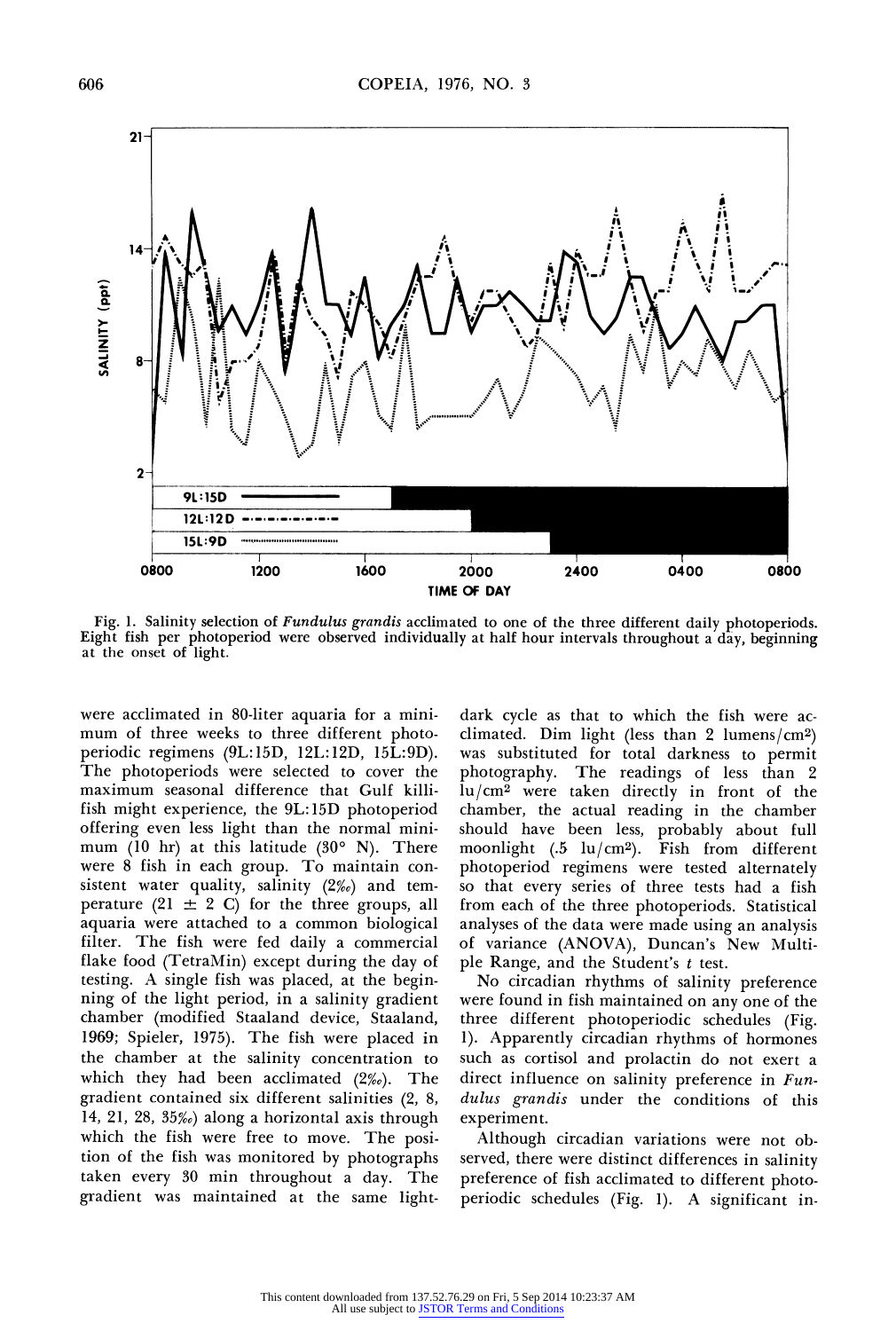**teraction (P < .05 ANOVA) existed among the salinity selections of the three groups (21 of 48 observations intervals had differences, P < .05: Duncan's New Multiple Range). The fish maintained on a 15-hr daily photoperiod se**lected less saline waters  $(6.7 \pm 1.5\%)$  than those **kept on daily photoperiods of 9 or 12 hours**   $(11.3 \pm 1.3\%)$  (P < .05: Student's t).

**Although many estuarine fishes move into less saline waters during spring and summer when the daily photoperiod is relatively long, this movement generally has been attributed to increasing temperature (Gunter, 1967). In the Louisiana estuaries near Grand Isle where the Fundulus grandis were acquired, most fish have moved, or are moving, into fresher water in April when the water temperature approximates 21 C (Day et al., 1973), the holding temperature for our experimental fish. Our results suggest that temperature alone may not account fully for movements of fishes into water of lower salinities, and that an increasing daily photoperiod can have a significant role in determining changes in the salinity preference of some fishes. This conclusion is consistent with Baggerman's (1957), who found that higher temperatures changed salinity preference of threespined sticklebacks, Gasterosteus aculeatus, only at specific times of year. Baggerman concluded that the physiological condition of the fish determined whether or not they responded to the rise of temperature. Presumably, changes in physiological conditions may be accounted for by seasonal changes in the photoperiod.** 

**In conclusion, our results indicate that sa → 311-314.**<br> **311-314.** D. W. 1973. Endocrine control of hydro-<br>
ity preference is not a direct reflection of Johnson, D. W. 1973. Endocrine Amer. Zeel 13:700. **linity preference is not a direct reflection of circulating levels of a specific hormone but is probably a more complex neural and/or endocrine phenomenon. This system is influenced by changes in the daily photoperiod, suggesting that some seasonal movements in water of differing salinities are attributable in part to changes in day-length. As McHugh (1967) cautioned previously, it is dangerous to draw causal relations from simultaneous natural events (i.e., fish migrations and temperature changes). Experimental evidence is an indispensable ingredient of scientific inquiry.** 

#### **ACKNOWLEDGMENTS**

**We thank Albert Fivizzani for help in the design and construction of the salinity gradient, James Gosselink and Kerry Lyle for aid with the timing and photography equipment, Prentiss Schilling for statistical analysis of data.** 

**This research was supported in part by the Louisiana State University Sea Grant Program, a part of the National Sea Grant Program which is maintained by the National Oceanic and Atmospheric Administration of the U. S. Department of Commerce, and NSF Grant No. GB42690 to A. H. Meier.** 

#### **LITERATURE CITED**

- **BAGGERMAN, B. 1957. An experimental study on the timing of breeding and migration in the threespined stickleback (Gasterosteus aculeatus L.), Arch. Neerlandaise Zool. 12:105-318.**
- **BLANCHER, E. E., II. 1974. Diel and seasonal movements of fishes in Little Lake. St. Tammany Parish, Louisiana. Unpubl. M.S. thesis, Louisiana State University, Baton Rouge, Louisiana.**
- **BUTNER, A., AND B. H. BRATTSTROM. 1960. Local movement in Menidia and Fundulus. Copeia 1960:139-141.**
- **DAY, J. W., JR., W. G. SMITH, P. R. WAGNER AND W. C. STOWE. 1973. Community structure and carbon budget of a salt marsh and shallow bay estuarine system in Louisiana. Pub. No. LSU-SG-72-04, Center for Wetland Resources, Louisiana State University.**
- **GARCIA, L. E., AND A. H. MEIER. 1973. Daily rhythms in concentration of plasma cortisol in male and female Gulf killifish, Fundulus grandis. Biol. Bull. 144:471-479.**
- **GUNTER, G. 1967. Some relationships of estuaries to the fisheries of the Gulf of Mexico estuaries, p. 621-638. In: Estuaries. G. H. Lauff (ed.), AAAS Pub. No. 83.**
- **HEYL, H. L., AND S. J. CARPENTER. 1972. Reversible changes in adrenal cortisol cell morphology and plasma hydroxycorticosteroids during freshwater portion of the spawning journey of Atlantic salmon (Salmo salar). J. Fish. Res. Bd. Canada 29:**
- **mineral balance in teleosts. Amer. Zool. 13:799- 818.**
- **LAM, J. J. 1972. Prolactin and hydromineral regulation in fishes. Gen. Comp. Endocrinol. Suppl. 3:328-338.**
- **LEATHERLAND, J. F., AND B. A. MCKEOWN. 1973. Circadian rhythm in the plasma levels of prolactin in goldfish, Carassius auratus L. J. Interdiscpl. Cycle Res. 4:137-143.**
- **MCHUGH, J. L. 1967. Estuarine nekton, p. 581-620. In: Estuaries. G. H. Lauff (ed.), AAAS Pub. No. 83.**
- **MCKEOWN, B. A., AND A. P. VAN OVERBEEKE. 1972. Prolactin and growth hormone concentrations in the serum and pituitary gland of adult migratory sockeye salmon (Oncorhynchus nerka). J. Fish. Res. Bd. Canada, 29:303-309.**
- **PEREZ, K. T. 1969. An orthokinetic response to rates of salinity change in two estuarine fishes. Ecology 50:454-457.**
- **SPIELER, R. E. 1975. Circadian and seasonal serum prolactin levels in some freshwater and estuarine fishes: endocrinological, ecological, and maricultural implications. Unpubl. Ph.D. Dissertation, Louisiana State University, Baton Rouge, Louisiana.**